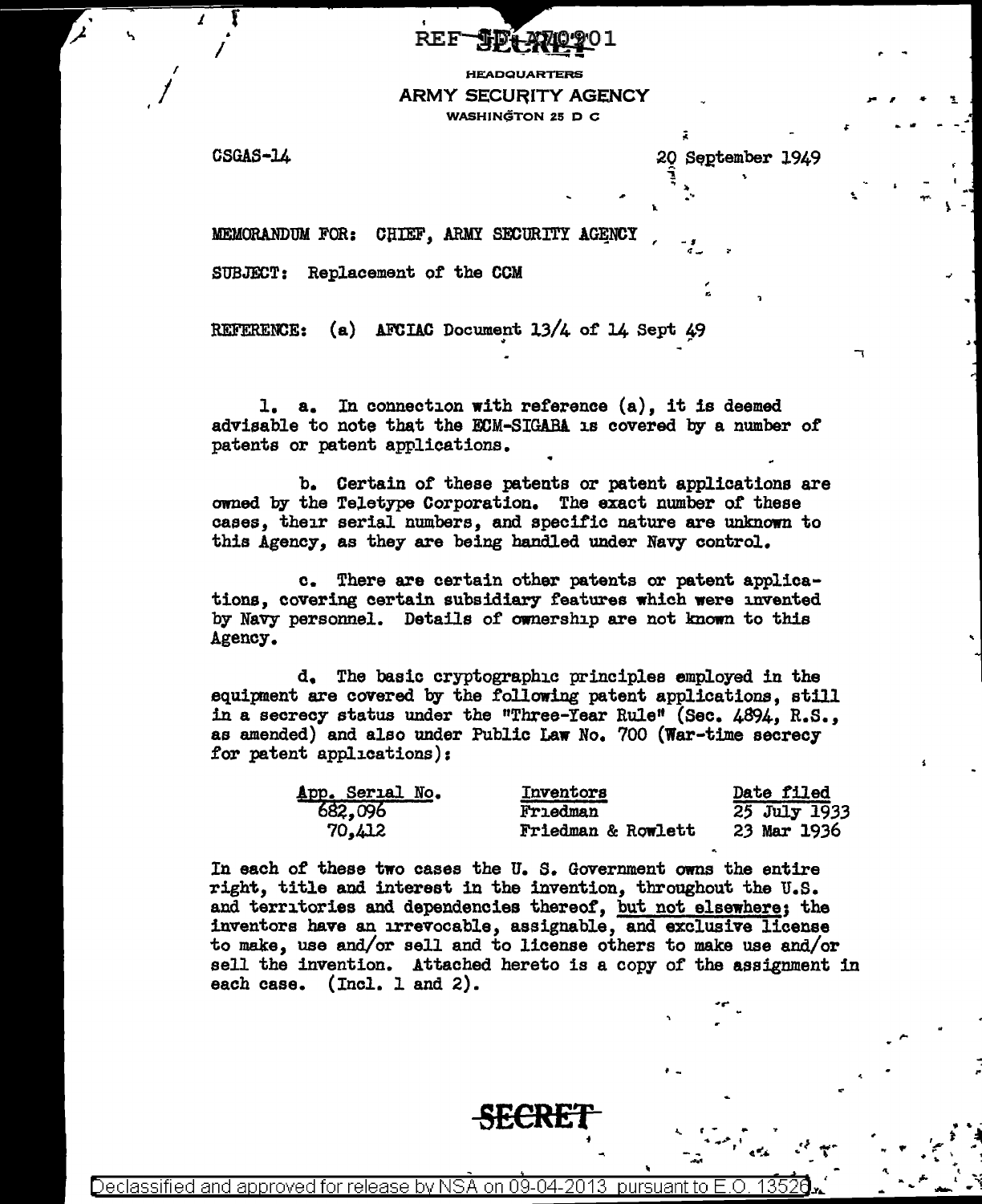## **SECRET**

CSGAS-14 SUBJECT: Replacement of the CCM 20 September 1949

e. It is understood that in order to obtain a release from or a modification of the secrecy order applying to a patent application held up under Public Law No. 700, unanimous concurrences therefor must be obtained from the members of the Armed Services Patent Advisory Board.

2. In connection with the general subject of the disclosure to the British of classified information concerning patents and inventions. attention is called to the U.S. - U.K. Security Agreement, a copy of which is attached hereto as Incl. 3.

3. If a decision is made to release the cryptographic principles underlying the ECM-SIGARA to the British, the undersigned desire that nothing be done which will jeopardize the possibility of their obtaining monetary compensation from the British in return for a license to make use of the inventions covered by Patent Applications Serial Nos. 682,096 and 70,412.

FRANK B. ROWLETT

3 Incls

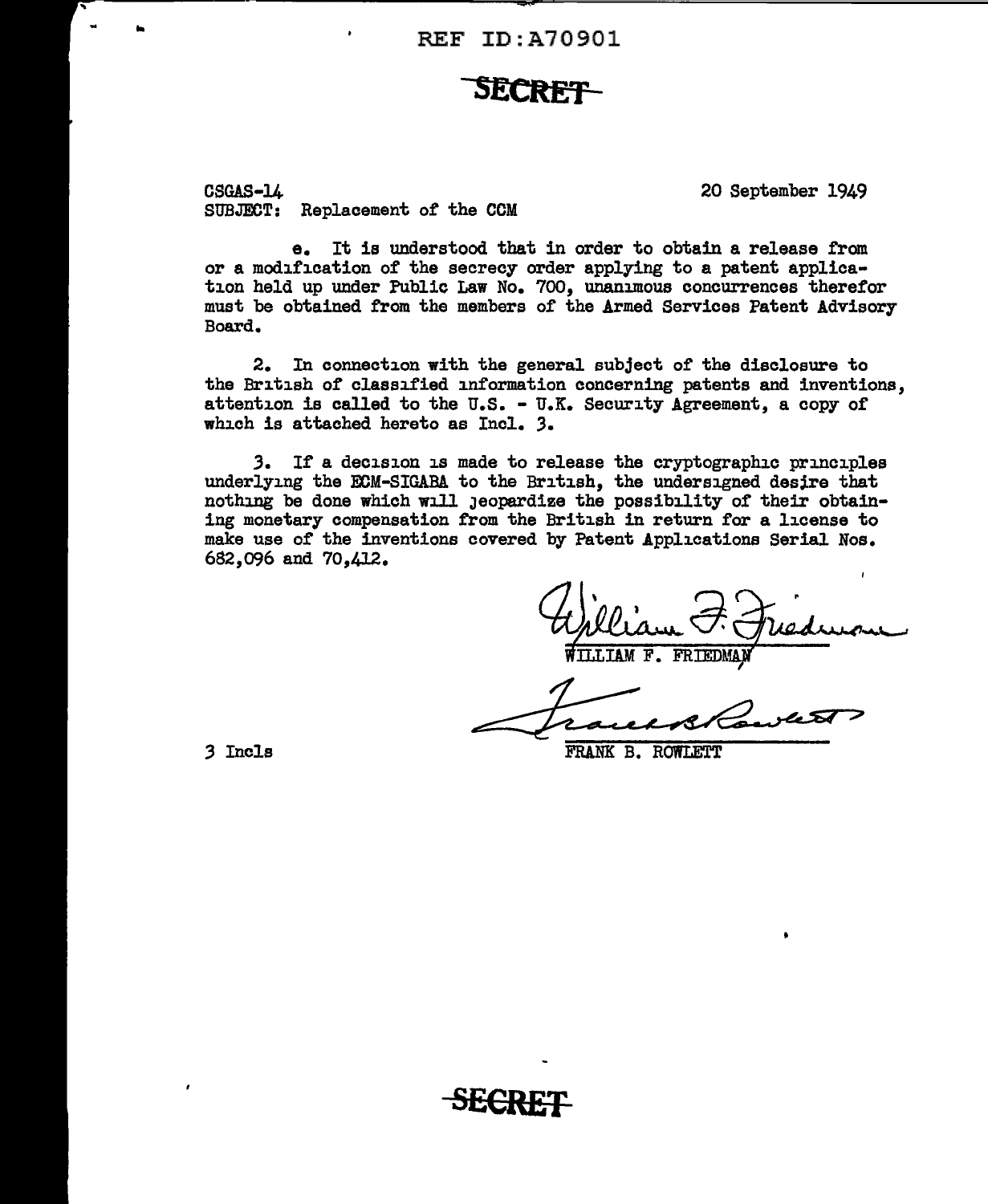45208

## **SSIGNNET**

WHEREAS I, William F Friedman, of Washington, District of Columbia, whose address is Care Office of the Chief Signal Officer. Munitions Building, Washington, D C, have invented a certain inprovement in cryptographic system, for which I have made an application for Letters Patent of the United States, Serial No 682,096. filed July 25, 1933, and

WHEREAS, the invention was made while I was an employee of the War Department, and pertains to a device useful in the Mational Defense, and

WHEREAS, the Government of the United States is desirous of acquiring the entire right, title and interest in and to the said invention and in and to any patents that may issue thereon,

NOW THEREFORE, in consideration of the premises and one (\$1 00) dollar the receipt of which is hereby acknowledged. I. William F Friedman, have sold, assigned, and transferred, and by these presents do hereby sell, assign and transfer unto the Government of the United States of America, as represented by the Secretary of War, the entire right, title and interest, throughout the United States of America, and the territories and dependencies thereof, and not elsewhere in and to the said invention relating to improvement in oryptographic system, as described, claimed and illustrated in the aforestid application, Serial No 682,096, and all Letters Patent issued thereon and any continuations, divisions, renerals, and reisens or extensions

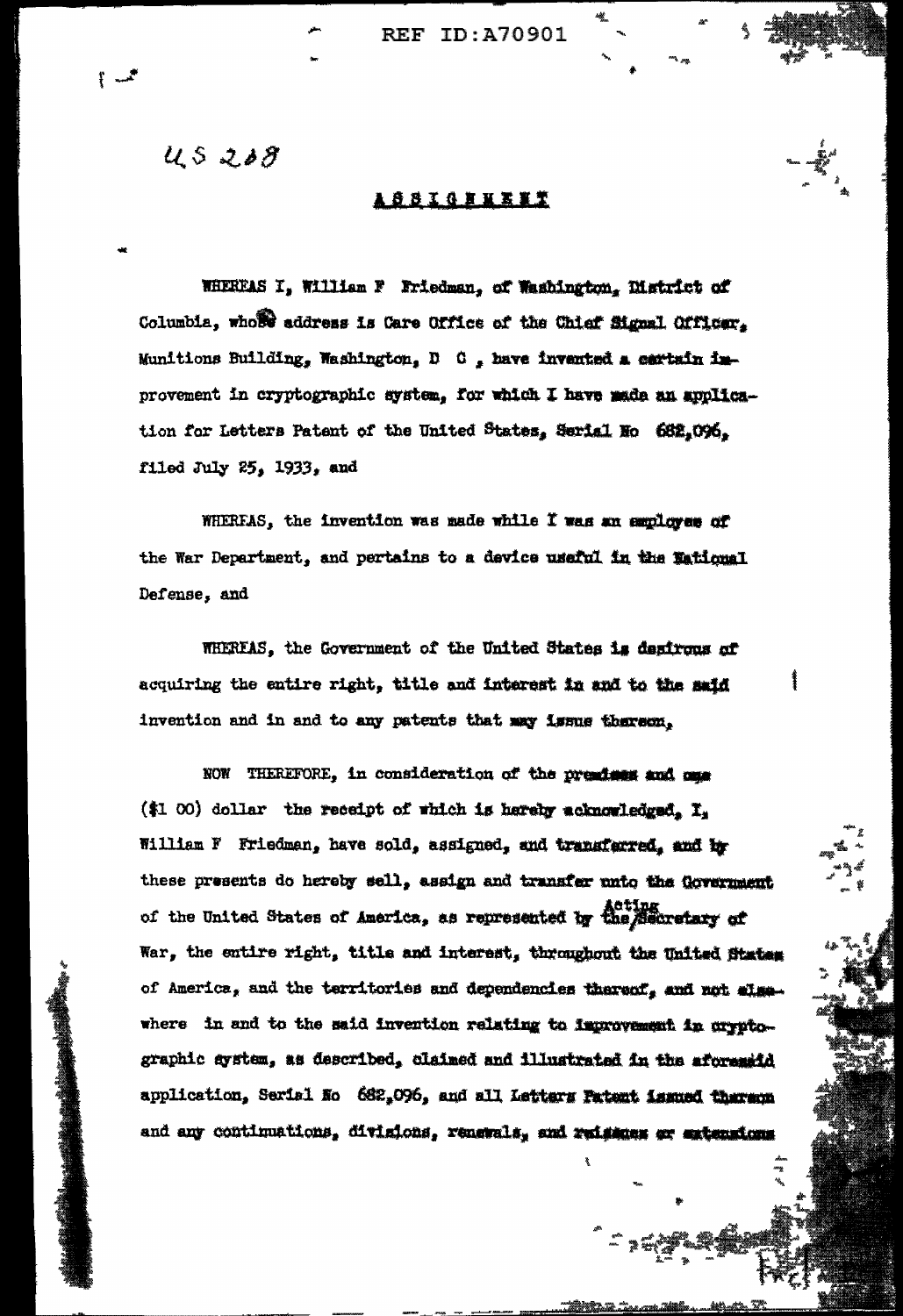$\mathcal{U}S\mathcal{L}I$ 

thereof; reserving to myself and legal representatives an irrevocable and assignable license, without payment of royalty, said license to be exclusive, except as to manufacture, use and/or sale by or for the United States Government, to make, use and/or sell and to license others to make use and/or sell the subject matter of said invention relating to improvement in cryptographic system, to the full end of the term or terms for which Letters Fatent or any divisions, reissues, renewals, extensions or continuations, thereof are or may be granted; the said entire right title and interest to be held by the Government of the United States of America, as represented by the Secretary of War and his successors in office, to the full end of the term or terms for which said Letters Patent and any divisions, reissues, renewals or extensions thereof are or may be granted as fully and entirely as the same would have been held by me had this assignment and sale not been made

William & Freedman

Sworn to and subscribed by the said William F Friedman before me this  $\sqrt{1/\ell}$  day of September, 1936

\ Ið

Motary Public

 $\lambda$   $\lambda$ <sup>2</sup>

 $\mathbf{r}_{k}$ 

**ACCORDED** Transfers of Patents **U** 8 Patent Office  $x + 1$ 积积 IZ 5 208

A OF FATANTS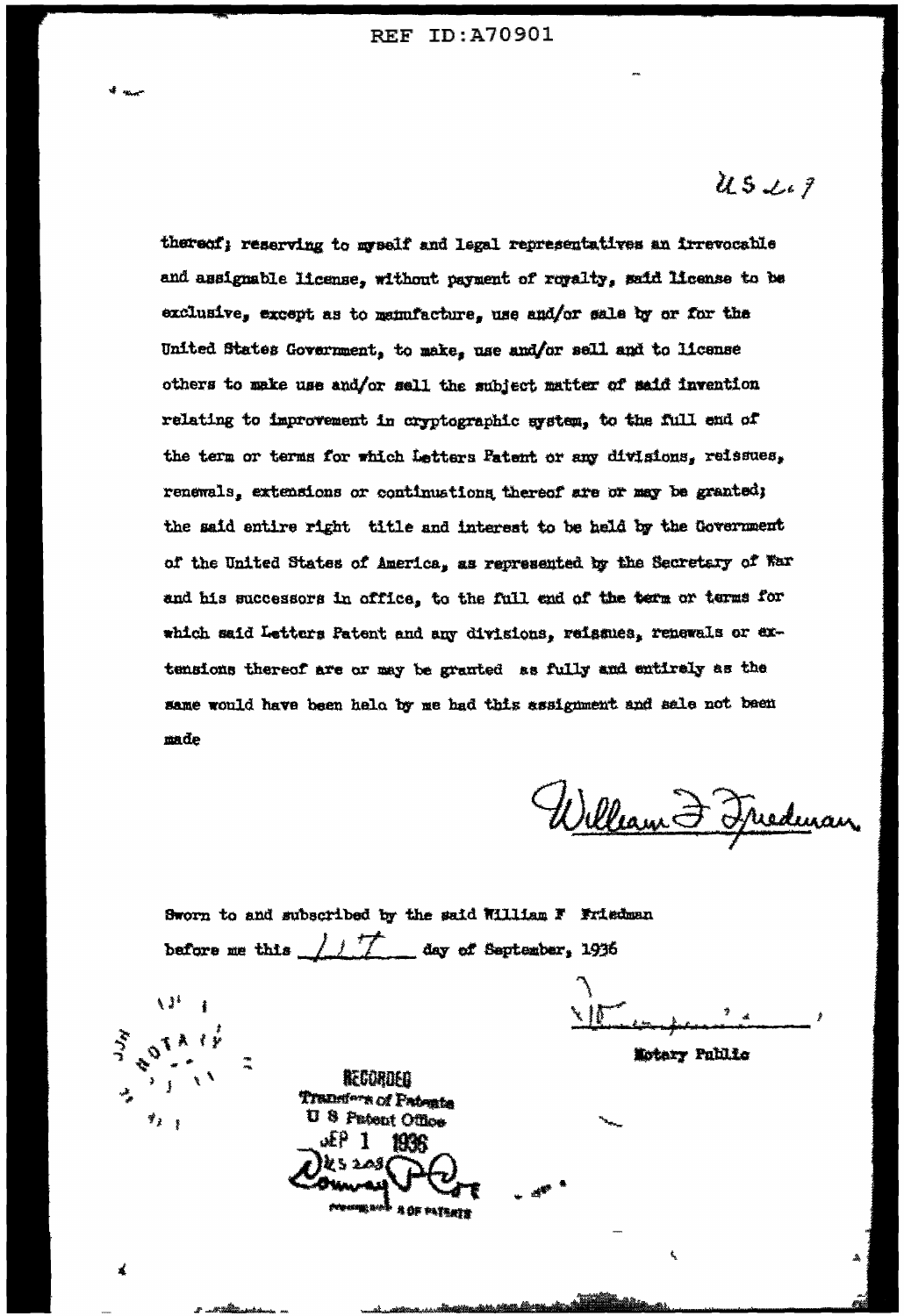US 140

 $\mathbf{I}$ 

## ASSIG MENT

WHEREAS we William F Friedman of Washington District of Columbia and Frank B Rowlett of Mast Falls Church Arlington County Virginia whose address is Care Office of the Chief Signal Officer Munitions Building Washington D C have invented certain improvements in Cryptographs for which we have made an application for Letters Patent of the United States Serial No 70 412 filed March 23 1936 and

FIERLAS t e invention was made while we were employees of the War Lepa tment and pertains to a device useful in the Wational Defense ; and

'h EA the Covernment of the United States is desirous of acquiring t e e time right title and interest in and to the said invention and in and to any patents that may issue thereon

N # FETEFORE in consideration of the premises and one (\$1 00) dollar the receipt of which is hereby acknowledged we William P Friedman a d F ank B Rowlett have sold assigned and transferred and by these p se ts do hereby sell a sign and transfer unto the Government f the United tates of America as represented by the Secret ry of Ver the e t right title d interest throughout the United tates of Ameri a md the territories and dependencies thereof and not elsewhere in and to the said invention relating to improvement in Cryptographs as descr ed claimed and illustrated in t e aforesaid application werial o 70 412 and all L tters Patent issued thereon and any cont nustions

 $\mathbf{I}$